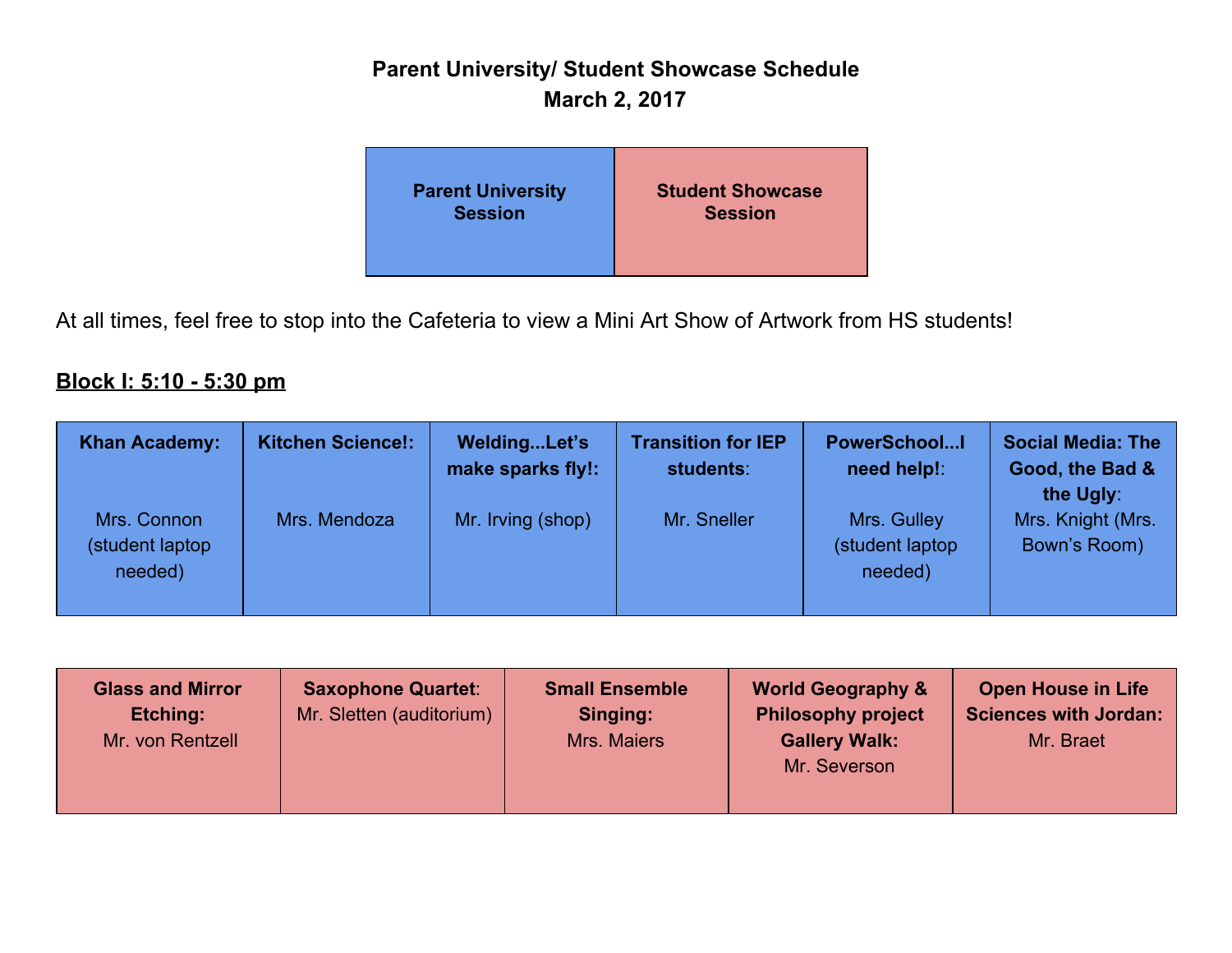#### **Block II: 5:45 - 6:05 PM**

| GeoGebra:                              | <b>Kitchen Science!:</b> | <b>How Does the Flipped</b><br><b>Classroom Work/Look?:</b> | ¿Hablas español?/Spanish: |
|----------------------------------------|--------------------------|-------------------------------------------------------------|---------------------------|
| Mrs. Connon<br>(student laptop needed) | Mrs. Mendoza             | Mr. Gilson                                                  | Ms. Michel                |
| <b>Chevy trucks and</b>                | Welding                  | <b>Social Media: The Good, the</b>                          | <b>Killing Lincoln:</b>   |
| <b>Julius Caesar:</b>                  | Let's make sparks fly!:  | Bad & the Ugly:                                             |                           |
| Mrs. Johnson                           | Mr. Irving               | Mrs. Knight                                                 | Ms. James                 |
|                                        | (Shop)                   | (Mr. Nesbitt's room)                                        | (student laptop helpful)  |

| <b>English 3 &amp; Real World</b><br><b>Writing Open House:</b> | <b>Recycling Aluminum</b><br><b>Can Art:</b><br>Mr. von Rentzell | <b>Speech I with Joshua</b><br>& Olivia: | <b>Musical Theatre:</b> | <b>Open House in Life</b><br><b>Sciences with Jordan:</b> |
|-----------------------------------------------------------------|------------------------------------------------------------------|------------------------------------------|-------------------------|-----------------------------------------------------------|
| Mrs. Gulley                                                     | (some P too)                                                     | Mr. Nesbitt<br>(located in auditorium)   | Mrs. Maiers             | Mr. Braet                                                 |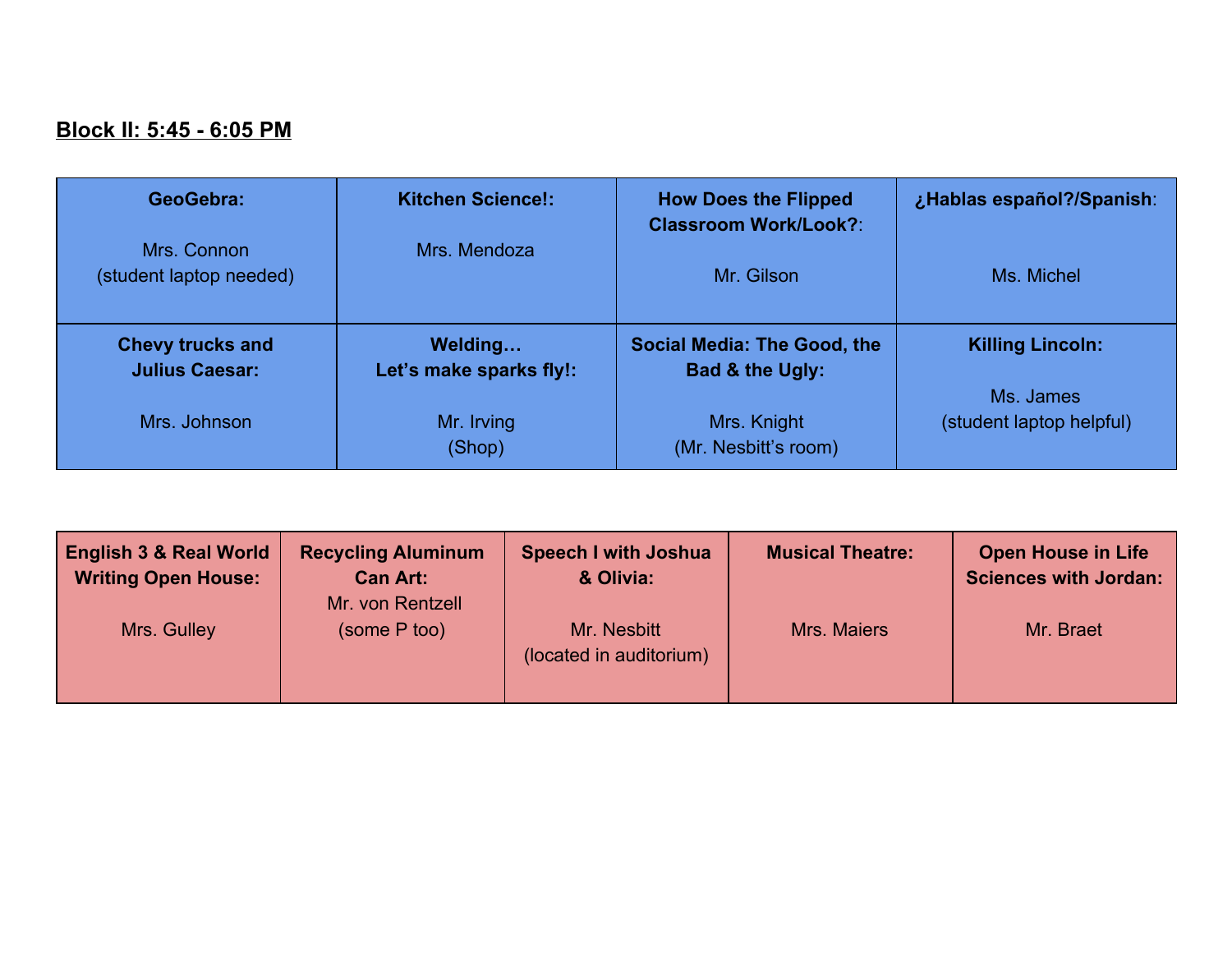## **Block III: 6:20 - 6:40 PM**

| <b>Khan Academy:</b>                   | <b>Kitchen Science!:</b>                  | <b>What's in Your Credit</b><br>Report?: | <i>i</i> . Hablas<br>español?/Spanish:    | <b>How Does the Flipped</b><br><b>Classroom Work/Look?:</b> |
|----------------------------------------|-------------------------------------------|------------------------------------------|-------------------------------------------|-------------------------------------------------------------|
| Mrs. Connon (student<br>laptop needed) | Mrs. Mendoza                              | Mr. Rogers                               | Ms. Michel                                | Mr. Gilson                                                  |
| <b>Pearl Harbor:</b>                   | <b>Chevy trucks and Julius</b><br>Caesar: | We have a Trainer?<br>What do they do?:  | Vermicomposting<br>(yep, worms involved): | <b>Career Cruising:</b><br>Ms. Selby (Mrs. Bown's           |
| Ms. James<br>(student laptop helpful)  | Mrs. Johnson                              | Mr. Caskey (big gym)                     | Mr. Braet                                 | room)                                                       |

| <b>Welcome Sign Craft with Kate:</b> | <b>Theatre Arts with Peyton, Grant</b><br>& Stephen: | <b>Middle School Honor Choir:</b> | <b>Something's Cooking: MCCA</b><br>and Culinary Arts<br>with Collin, Clay & Nathaniel: |
|--------------------------------------|------------------------------------------------------|-----------------------------------|-----------------------------------------------------------------------------------------|
| Mr. von Rentzell                     | Mr. Nesbitt (auditorium)                             | <b>Mrs. Maiers</b>                | Mrs. Hale                                                                               |